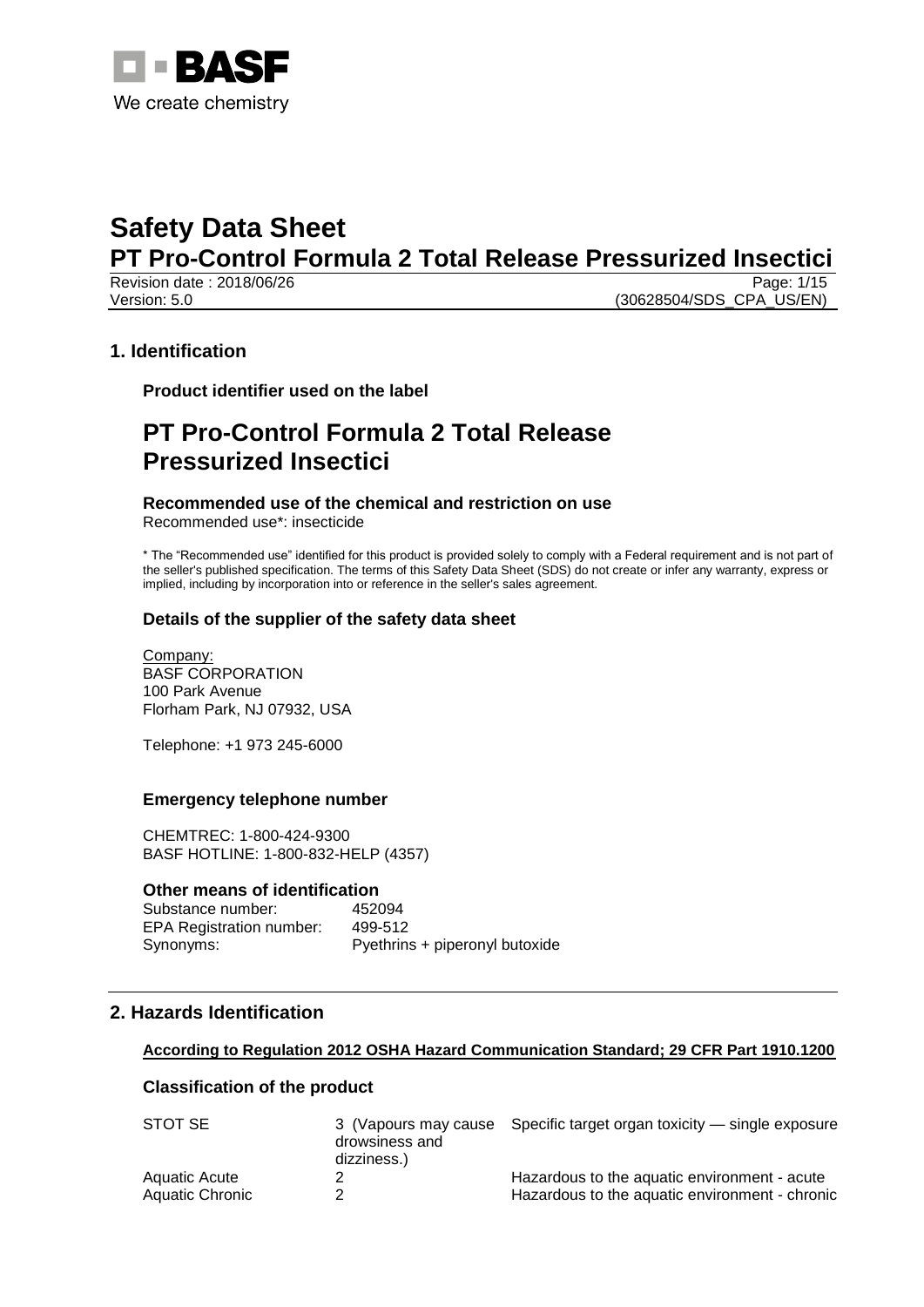# **Safety Data Sheet**

**PT Pro-Control Formula 2 Total Release Pressurized Insectici**<br>Revision date : 2018/06/26

Revision date : 2018/06/26<br>Version: 5.0

(30628504/SDS\_CPA\_US/EN)

Flam. Aerosol 1 1 Flammable aerosols

### **Label elements**



Signal Word: Danger

| <b>Hazard Statement:</b><br>H <sub>222</sub><br>H336<br>H401<br>H411 | Extremely flammable aerosol.<br>May cause drowsiness or dizziness.<br>Toxic to aquatic life.<br>Toxic to aquatic life with long lasting effects.            |
|----------------------------------------------------------------------|-------------------------------------------------------------------------------------------------------------------------------------------------------------|
| Precautionary Statements (Prevention):                               |                                                                                                                                                             |
| P <sub>210</sub>                                                     | Keep away from heat, hot surfaces, sparks, open flames and other<br>ignition sources. No smoking.                                                           |
| P <sub>273</sub>                                                     | Avoid release to the environment.                                                                                                                           |
| P271                                                                 | Use only outdoors or in a well-ventilated area.                                                                                                             |
| P <sub>261</sub>                                                     | Avoid breathing dust/fume/gas/mist/vapours/spray.                                                                                                           |
| P <sub>211</sub>                                                     | Do not spray on an open flame or other ignition source.                                                                                                     |
| P <sub>251</sub>                                                     | Do not pierce or burn, even after use.                                                                                                                      |
| Precautionary Statements (Response):<br>P312<br>P304 + P340          | Call a POISON CENTER or doctor/physician if you feel unwell.<br>IF INHALED: Remove person to fresh air and keep comfortable for                             |
| P391                                                                 | breathing.<br>Collect spillage.                                                                                                                             |
| Precautionary Statements (Storage):<br>P403 + P233<br>$P410 + P412$  | Store in a well-ventilated place. Keep container tightly closed.<br>Protect from sunlight. Do no expose to temperatures exceeding 50°C/<br>$122^{\circ}$ F. |
| P405                                                                 | Store locked up.                                                                                                                                            |
| Precautionary Statements (Disposal):<br>P <sub>501</sub>             | Dispose of contents/container to hazardous or special waste collection<br>point.                                                                            |

#### **Hazards not otherwise classified**

Labeling of special preparations (GHS):

May produce an allergic reaction. Contains: Piperonylbutoxide

The following percentage of the mixture consists of components(s) with unknown hazards regarding the acute toxicity: 0 - 1 % dermal

The following percentage of the mixture consists of components(s) with unknown hazards regarding the acute toxicity: 0 - 1 % oral

The following percentage of the mixture consists of components(s) with unknown hazards regarding the acute toxicity: 0 - 1 % Inhalation - mist

The following percentage of the mixture consists of components(s) with unknown hazards regarding the acute toxicity: 0 - 1 % Inhalation - vapour

#### According to Regulation (EC) No 1272/2008 [CLP]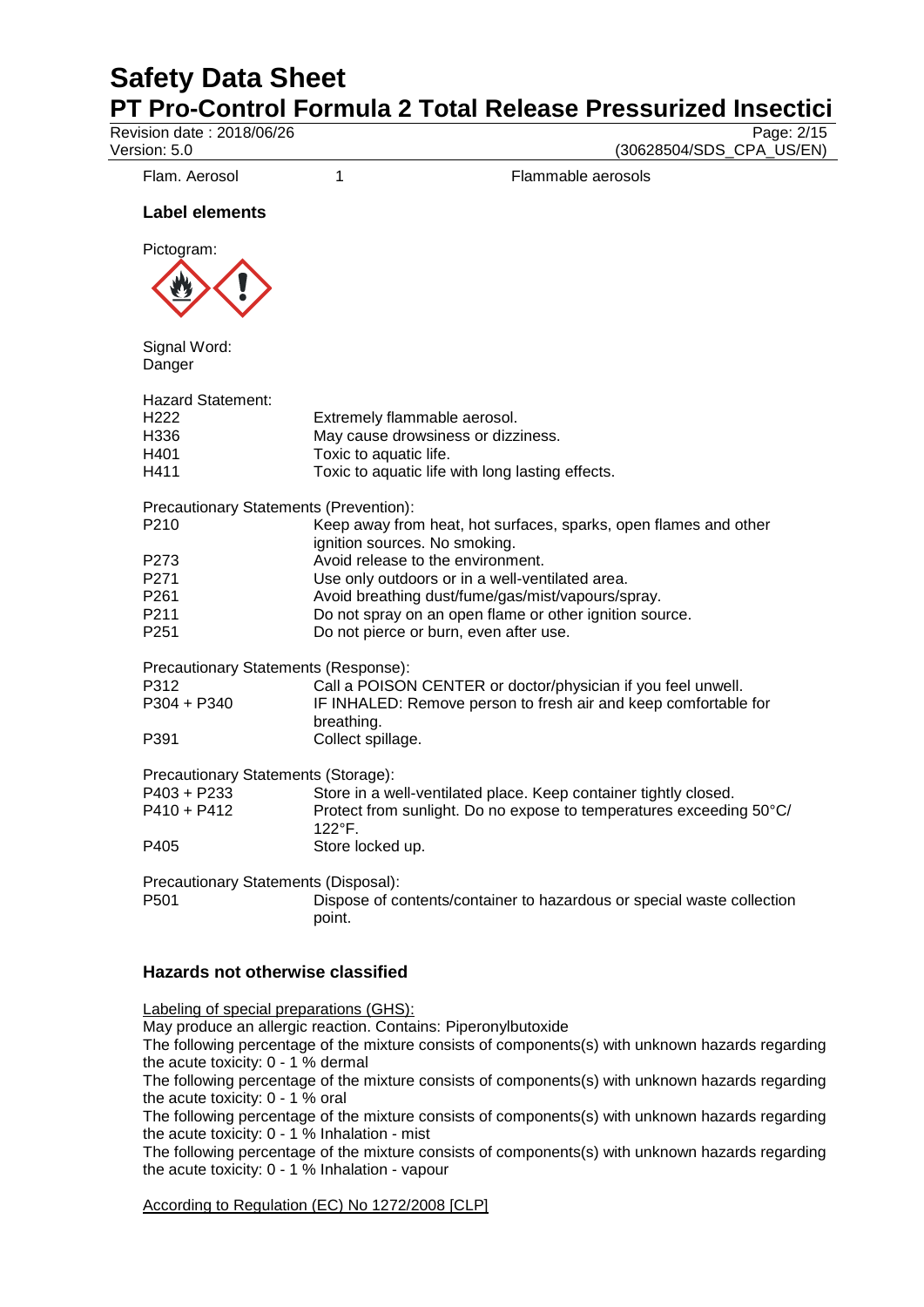Revision date: 2018/06/26

Version: 5.0 (30628504/SDS\_CPA\_US/EN)

Contains: 45 % flammable components Dimethyl ether

# **3. Composition / Information on Ingredients**

### **According to Regulation 2012 OSHA Hazard Communication Standard; 29 CFR Part 1910.1200**

| <b>CAS Number</b> | Weight %        | <b>Chemical name</b>   |
|-------------------|-----------------|------------------------|
| 8003-34-7         | $0.5 \%$        | <b>Pyrethrins</b>      |
| $51-03-6$         | $3.8\%$         | Piperonylbutoxide      |
| 67-64-1           | $25.0 - 50.0\%$ | Acetone                |
| 64742-47-8        | $1.0 - 3.0\%$   | Distillates, petroleum |

### **4. First-Aid Measures**

#### **Description of first aid measures**

#### **General advice:**

First aid personnel should pay attention to their own safety. If the patient is likely to become unconscious, place and transport in stable sideways position (recovery position). Immediately remove contaminated clothing.

#### **If inhaled:**

Keep patient calm, remove to fresh air, seek medical attention.

#### **If on skin:**

Wash thoroughly with soap and water.

#### **If in eyes:**

Wash affected eyes for at least 15 minutes under running water with eyelids held open, consult an eye specialist.

#### **If swallowed:**

Immediately rinse mouth and then drink 200-300 ml of water, seek medical attention.

#### **Most important symptoms and effects, both acute and delayed**

Symptoms: The most important known symptoms and effects are described in the labelling (see section 2) and/or in section 11., Further important symptoms and effects are so far not known. Hazards: Vomiting may cause aspiration pneumonia due to the ingredients.

#### **Indication of any immediate medical attention and special treatment needed**

Note to physician

Treatment: Treat according to symptoms (decontamination, vital functions), no known specific antidote.

## **5. Fire-Fighting Measures**

#### **Extinguishing media**

Suitable extinguishing media: foam, dry powder, carbon dioxide, water spray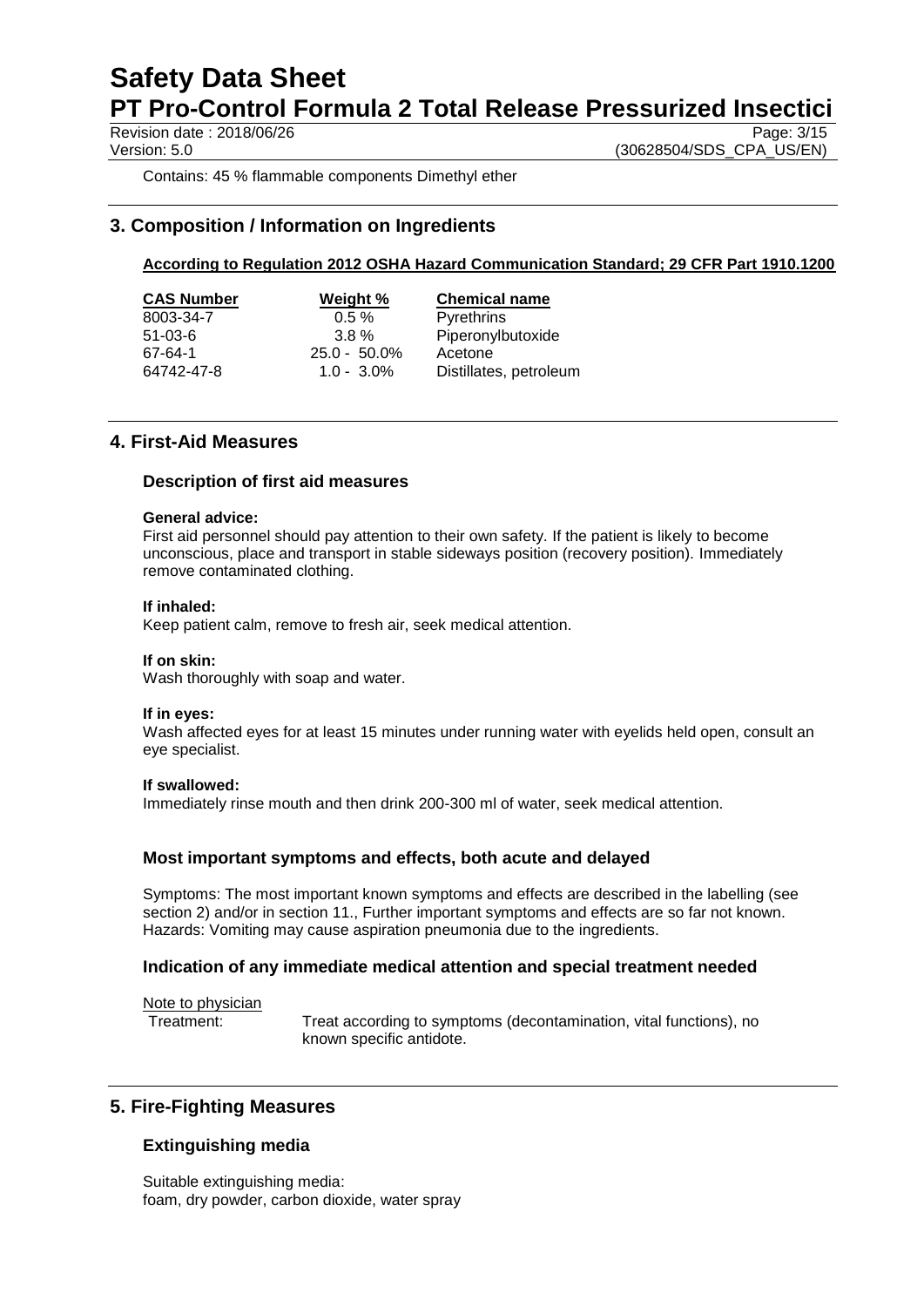Revision date  $: 2018/06/26$ 

Version: 5.0 (30628504/SDS\_CPA\_US/EN)

#### **Special hazards arising from the substance or mixture**

Hazards during fire-fighting:

carbon monoxide, carbon dioxide,

Aerosol container contains flammable gas under pressure. Pressure inside container is increased when heated, and may cause explosion. If product is heated above decomposition temperature, toxic vapours will be released. The substances/groups of substances mentioned can be released in case of fire.

#### **Advice for fire-fighters**

Protective equipment for fire-fighting: Firefighters should be equipped with self-contained breathing apparatus and turn-out gear.

#### **Further information:**

Evacuate area of all unnecessary personnel. Contain contaminated water/firefighting water. Do not allow to enter drains or waterways.

### **6. Accidental release measures**

#### **Personal precautions, protective equipment and emergency procedures**

Take appropriate protective measures. Clear area. Shut off source of leak only under safe conditions. Extinguish sources of ignition nearby and downwind. Ensure adequate ventilation. Wear suitable personal protective clothing and equipment.

#### **Environmental precautions**

Do not discharge into the subsoil/soil. Do not discharge into drains/surface waters/groundwater. Contain contaminated water/firefighting water. A spill of or in excess of the reportable quantity requires notification to state, local and national emergency authorities. This product is not regulated by CERCLA ('Superfund').

#### **Methods and material for containment and cleaning up**

Dike spillage. Pick up with suitable absorbent material. Spilled substance/product should be recovered and applied according to label rates whenever possible. If application of spilled substance/product is not possible, then spills should be contained, solidified, and placed in suitable containers for disposal. After decontamination, spill area can be washed with water. Collect wash water for approved disposal.

# **7. Handling and Storage**

#### **Precautions for safe handling**

RECOMMENDATIONS ARE FOR MANUFACTURING, COMMERCIAL BLENDING, AND PACKAGING WORKERS. PESTICIDE APPLICATORS & WORKERS must refer to the Product Label and Directions for Use attached to the product. Provide good ventilation of working area (local exhaust ventilation if necessary). Keep away from sources of ignition - No smoking. Keep container tightly sealed. Protect against heat. Handle and open container with care. Do not open until ready to use. Once container is opened, content should be used as soon as possible. Provide means for controlling leaks and spills. Follow label warnings even after container is emptied. The substance/ product may be handled only by appropriately trained personnel. Avoid all direct contact with the substance/product. Avoid contact with the skin, eyes and clothing. Avoid inhalation of dusts/mists/vapours. Wear suitable personal protective clothing and equipment.

#### Protection against fire and explosion:

Aerosol container contains flammable gas under pressure. The relevant fire protection measures should be noted. Fire extinguishers should be kept handy. Avoid all sources of ignition: heat, sparks,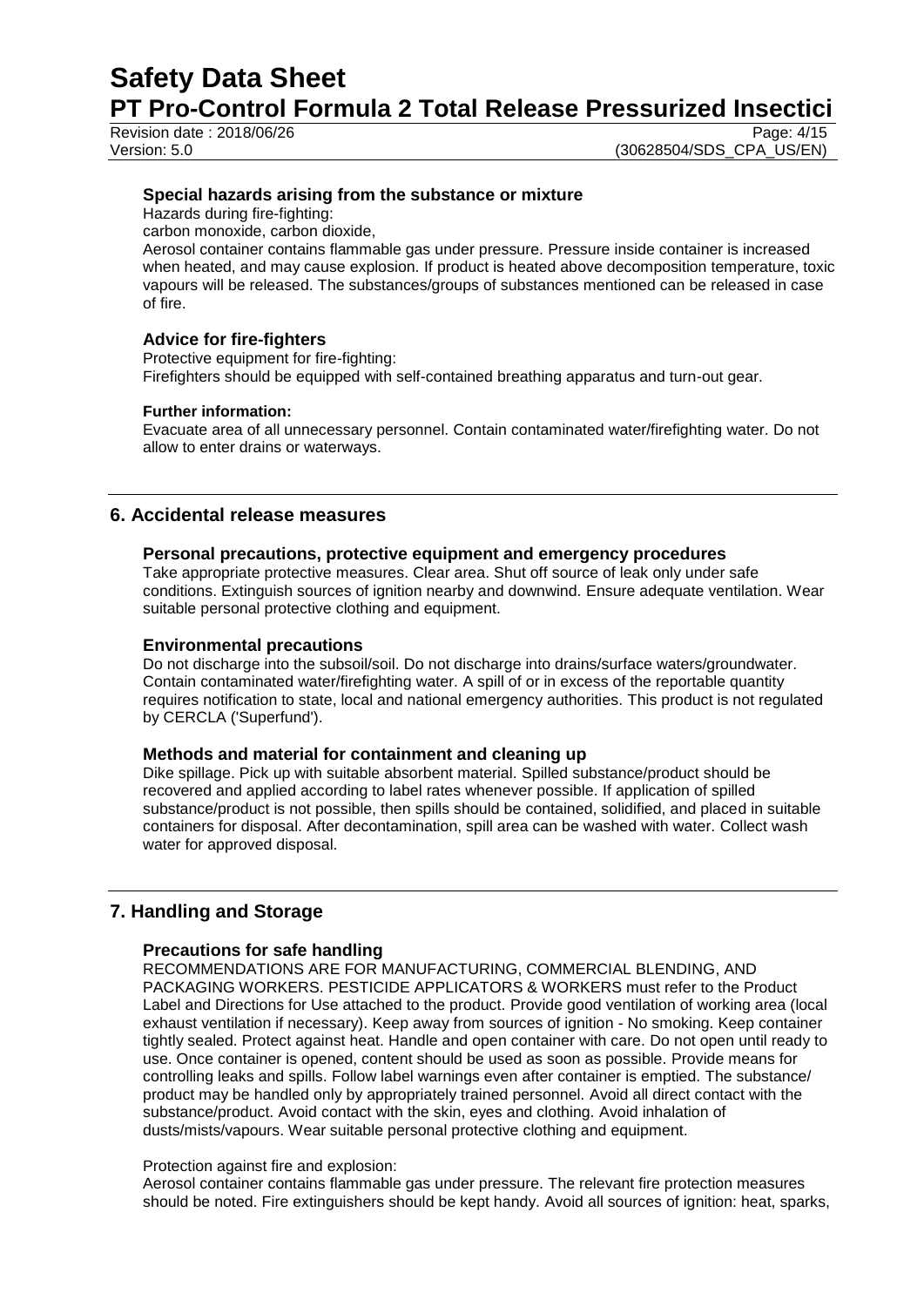Revision date: 2018/06/26 Version: 5.0 (30628504/SDS\_CPA\_US/EN)

open flame. Avoid extreme heat. Ground all transfer equipment properly to prevent electrostatic discharge. Electrostatic discharge may cause ignition.

#### **Conditions for safe storage, including any incompatibilities**

Segregate from incompatible substances. Segregate from foods and animal feeds. Segregate from textiles and similar materials.

Further information on storage conditions: Protect containers from physical damage. Store in a cool, dry, well-ventilated area. Avoid all sources of ignition: heat, sparks, open flame.

#### Storage stability:

May be kept indefinitely if stored properly. If an expiry date is mentioned on the packaging/label this takes priority over the statements on storage duration in this safety data sheet. Protect from temperatures above: 130 °F Explosive at or above indicated temperature.

# **8. Exposure Controls/Personal Protection**

**Users of a pesticidal product should refer to the product label for personal protective equipment requirements.**

#### **Components with occupational exposure limits**

| Acetone                | <b>OSHA PEL</b><br><b>ACGIH TLV</b> | PEL 1,000 ppm 2,400 mg/m3; STEL value<br>1,000 ppm 2,400 mg/m3; TWA value 750 ppm<br>1,800 mg/m3 ;<br>TWA value 250 ppm; STEL value 500 ppm;                                                                                                                                                                                         |
|------------------------|-------------------------------------|--------------------------------------------------------------------------------------------------------------------------------------------------------------------------------------------------------------------------------------------------------------------------------------------------------------------------------------|
| <b>Pyrethrins</b>      | OSHA PEL<br><b>ACGIH TLV</b>        | PEL 5 mg/m3; TWA value 5 mg/m3;<br>TWA value $5 \text{ mg/m3}$ ;                                                                                                                                                                                                                                                                     |
| Distillates, petroleum | <b>OSHA PEL</b><br><b>ACGIH TLV</b> | PEL 100 ppm 400 mg/m3; TWA value 100<br>ppm 400 mg/m3;<br>TWA value 200 mg/m3 Non-aerosol (total<br>hydrocarbon vapor);<br>Application restricted to conditions in which there<br>are negligible aerosol exposures.<br>Skin Designation Non-aerosol (total<br>hydrocarbon vapor);<br>The substance can be absorbed through the skin. |

#### **Advice on system design:**

Whenever possible, engineering controls should be used to minimize the need for personal protective equipment.

#### **Personal protective equipment**

#### **RECOMMENDATIONS FOR MANUFACTURING, COMMERCIAL BLENDING, AND PACKAGING WORKERS:**

#### **Respiratory protection:**

Wear respiratory protection if ventilation is inadequate. Wear a NIOSH-certified (or equivalent) organic vapour/particulate respirator. For situations where the airborne concentrations may exceed the level for which an air purifying respirator is effective, or where the levels are unknown or Immediately Dangerous to Life or Health (IDLH), use NIOSH-certified full facepiece pressure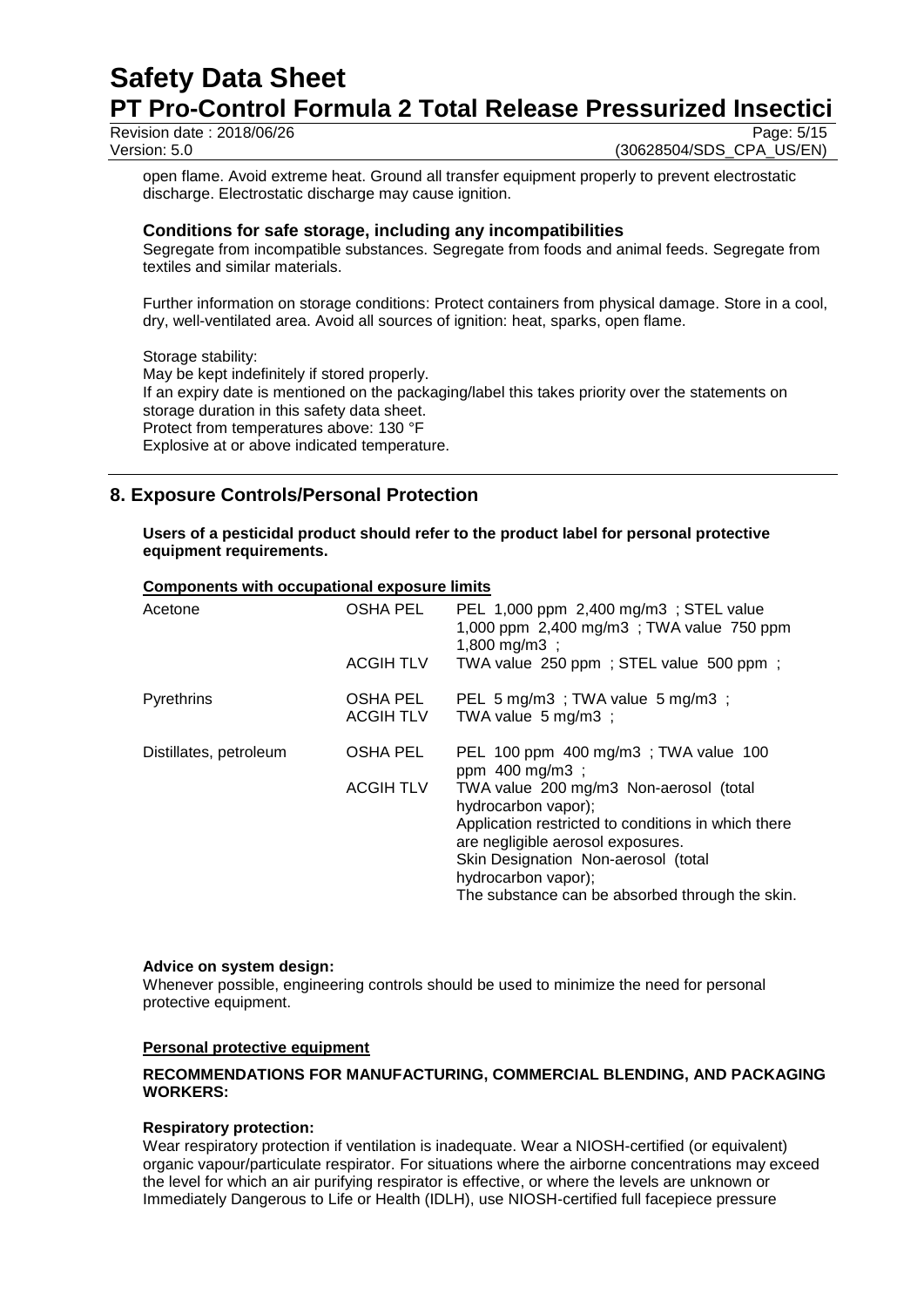Revision date: 2018/06/26 Version: 5.0 (30628504/SDS\_CPA\_US/EN)

demand self-contained breathing apparatus (SCBA) or a full facepiece pressure demand supplied-air respirator (SAR) with escape provisions.

#### **Hand protection:**

Chemical resistant protective gloves, Protective glove selection must be based on the user's assessment of the workplace hazards.

#### **Eye protection:**

Safety glasses with side-shields. Tightly fitting safety goggles (chemical goggles). Wear face shield if splashing hazard exists.

#### **Body protection:**

Body protection must be chosen depending on activity and possible exposure, e.g. head protection, apron, protective boots, chemical-protection suit.

#### **General safety and hygiene measures:**

Handle in accordance with good industrial hygiene and safety practice. Wearing of closed work clothing is recommended. The substance was registered as an on-site isolated intermediate. The manufacturer confirms that the substances is manufactured and used under strictly controlled conditions and registration is in accordance with art. 17 of the REACH regulation (EC) No 1907/2006. Personal protective equipment should be decontaminated prior to reuse. Gloves must be inspected regularly and prior to each use. Replace if necessary (e.g. pinhole leaks). Take off immediately all contaminated clothing. Store work clothing separately. Hands and/or face should be washed before breaks and at the end of the shift. No eating, drinking, smoking or tobacco use at the place of work. Keep away from food, drink and animal feeding stuffs.

# **9. Physical and Chemical Properties**

| Form:                   | liquid, aerosol, under pressure                              |               |  |
|-------------------------|--------------------------------------------------------------|---------------|--|
| Odour:                  | of acetone                                                   |               |  |
| Odour threshold:        | Not determined due to potential health hazard by inhalation. |               |  |
| Colour:                 | light yellow                                                 |               |  |
| pH value:               | approx. $5 - 7$                                              |               |  |
|                         | (20 °C)                                                      |               |  |
|                         | Information based on the main                                |               |  |
|                         | components.                                                  |               |  |
| Melting point:          | approx. -95 °C                                               |               |  |
|                         | Information applies to the solvent.                          |               |  |
| Boiling point:          | approx. 56 °C                                                |               |  |
|                         | Information applies to the solvent.                          |               |  |
| Flash point:            | $> -42$ °C                                                   |               |  |
|                         | Information applies to the propellant.                       |               |  |
| Flammability:           | Extremely flammable.                                         |               |  |
| Flammability of Aerosol | $> 18$ in                                                    | (ASTM D 3065) |  |
| Products:               | no flashback                                                 |               |  |
| NFPA 30B flammability:  | Level 2 Aerosol                                              |               |  |
| Lower explosion limit:  | As a result of our experience with this                      |               |  |
|                         | product and our knowledge of its                             |               |  |
|                         | composition we do not expect any                             |               |  |
|                         | hazard as long as the product is used                        |               |  |
|                         | appropriately and in accordance with                         |               |  |
|                         | the intended use.                                            |               |  |
| Upper explosion limit:  | As a result of our experience with this                      |               |  |
|                         | product and our knowledge of its                             |               |  |
|                         | composition we do not expect any                             |               |  |
|                         | hazard as long as the product is used                        |               |  |
|                         | appropriately and in accordance with                         |               |  |
|                         | the intended use.                                            |               |  |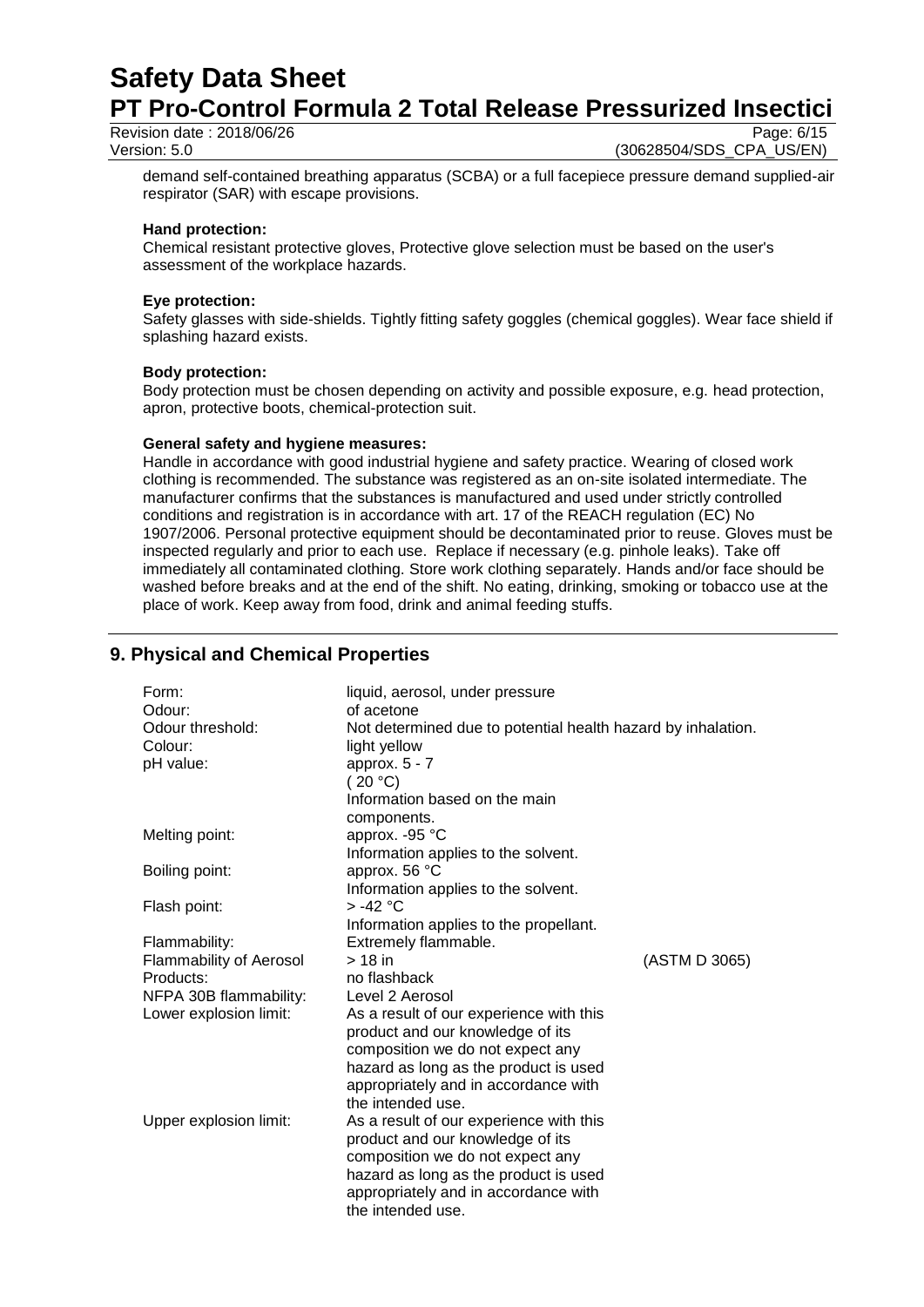Revision date : 2018/06/26<br>Version: 5.0

Version: 5.0 (30628504/SDS\_CPA\_US/EN)

| ט.ט ווטוכ                                               | <u>JUUZUJUHJUDU UI A UU</u>                                                                                                                                               |
|---------------------------------------------------------|---------------------------------------------------------------------------------------------------------------------------------------------------------------------------|
| Density:                                                | approx. $0.83$ g/cm $3$                                                                                                                                                   |
|                                                         | (20 °C)                                                                                                                                                                   |
| Vapour density:                                         | not applicable                                                                                                                                                            |
| Partitioning coefficient n-<br>octanol/water (log Pow): | not applicable                                                                                                                                                            |
| Thermal decomposition:                                  | carbon monoxide, carbon dioxide                                                                                                                                           |
|                                                         | Stable at ambient temperature. If product is heated above<br>decomposition temperature toxic vapours may be released. To<br>avoid thermal decomposition, do not overheat. |
| Viscosity, dynamic:                                     | 2.52 mPa.s<br>(approx. 20 °C)                                                                                                                                             |
| Solubility in water:                                    | dispersible                                                                                                                                                               |
| Evaporation rate:                                       | not applicable                                                                                                                                                            |
| Other Information:                                      | If necessary, information on other physical and chemical<br>parameters is indicated in this section.                                                                      |

# **10. Stability and Reactivity**

## **Reactivity**

No hazardous reactions if stored and handled as prescribed/indicated.

Corrosion to metals: Corrosive effects to metal are not anticipated.

Oxidizing properties: Not an oxidizer.

#### **Chemical stability**

The product is stable if stored and handled as prescribed/indicated.

#### **Possibility of hazardous reactions**

The product is chemically stable.

#### **Conditions to avoid**

Avoid all sources of ignition: heat, sparks, open flame. Avoid prolonged storage. Avoid electro-static discharge. Avoid contamination. Avoid prolonged exposure to extreme heat. Avoid extreme temperatures.

#### **Incompatible materials**

strong acids, strong bases, strong oxidizing agents

#### **Hazardous decomposition products**

Decomposition products: No hazardous decomposition products if stored and handled as prescribed/indicated., Prolonged thermal loading can result in products of degradation being given off.

Thermal decomposition: Possible thermal decomposition products: carbon monoxide, carbon dioxide Stable at ambient temperature. If product is heated above decomposition temperature toxic vapours may be released. To avoid thermal decomposition, do not overheat.

# **11. Toxicological information**

## **Primary routes of exposure**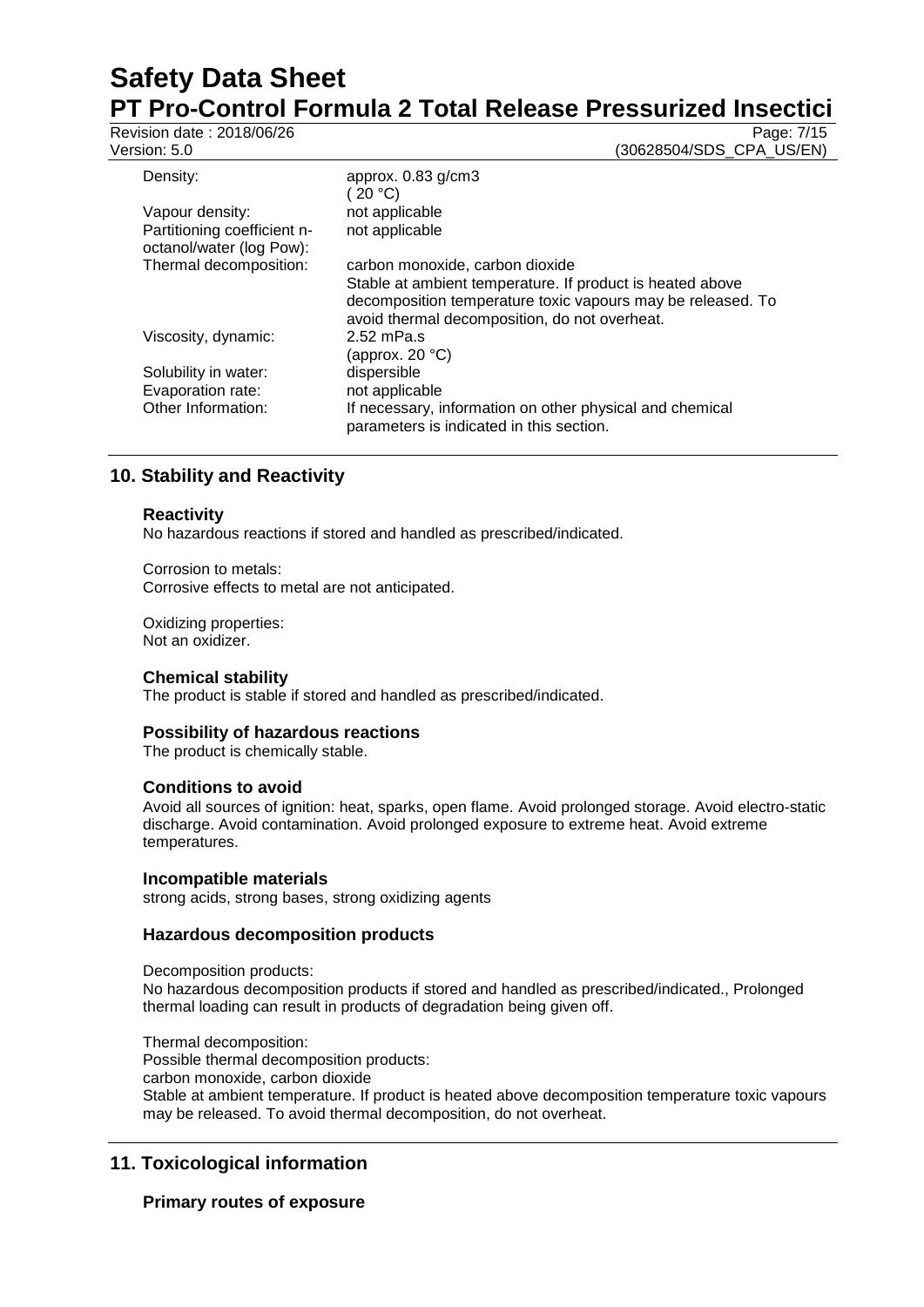# **Safety Data Sheet PT Pro-Control Formula 2 Total Release Pressurized Insectici**

Revision date : 2018/06/26

Routes of entry for solids and liquids are ingestion and inhalation, but may include eye or skin contact. Routes of entry for gases include inhalation and eye contact. Skin contact may be a route of entry for liquefied gases.

### **Acute Toxicity/Effects**

#### Acute toxicity

Assessment of acute toxicity: Of low toxicity after single ingestion. Virtually nontoxic by inhalation. Virtually nontoxic after a single skin contact. The product has not been tested. The statement has been derived from substances/products of a similar structure or composition.

**Oral** Type of value: LD50 Species: rat (female) Value: 4,180 mg/kg

Inhalation Type of value: LC50 Species: rat Value: > 5.42 mg/l No mortality was observed.

Dermal Type of value: LD50 Species: rabbit Value: > 2,000 mg/kg No mortality was observed.

Assessment other acute effects Assessment of STOT single: Possible narcotic effects (drowsiness or dizziness).

The product has not been tested. The statement has been derived from the properties of the individual components.

#### Irritation / corrosion

Assessment of irritating effects: May cause slight irritation to the skin. May cause slight but temporary irritation to the eyes.

The product has not been tested. The statement has been derived from substances/products of a similar structure or composition.

**Skin** Species: rabbit Result: non-irritant

Eye Species: rabbit Result: non-irritant

#### **Sensitization**

Assessment of sensitization: The product has not been tested. The statement has been derived from substances/products of a similar structure or composition. There is no evidence of a skin-sensitizing potential.

modified Buehler test Species: guinea pig Result: Skin sensitizing effects were not observed in animal studies.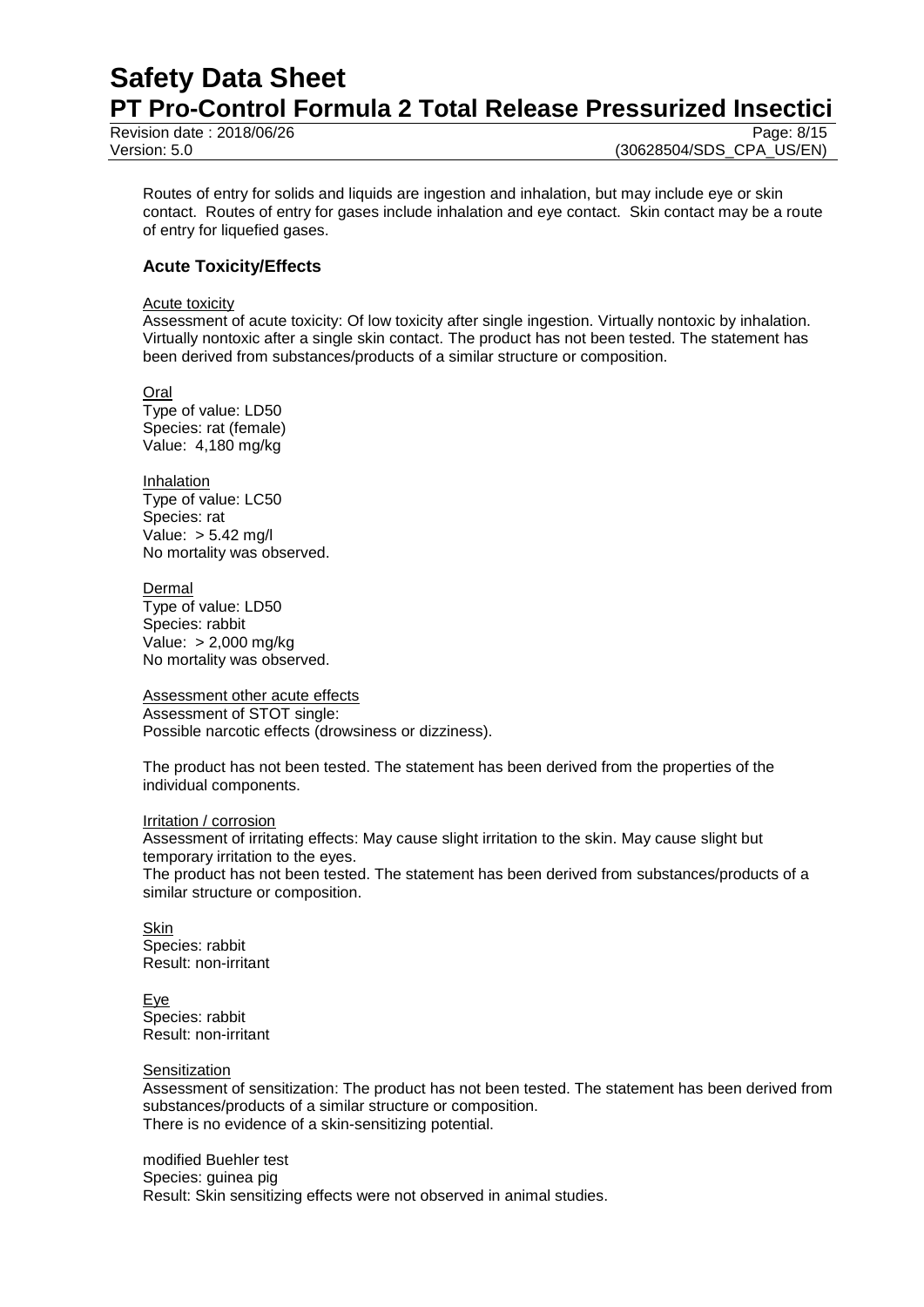Revision date  $: 2018/06/26$ 

Version: 5.0 (30628504/SDS\_CPA\_US/EN)

modified Buehler test Species: guinea pig Result: Non-sensitizing.

#### **Chronic Toxicity/Effects**

#### Repeated dose toxicity

Assessment of repeated dose toxicity: The product has not been tested. The statement has been derived from the properties of the individual components.

#### *Information on: Piperonylbutoxide*

*Assessment of repeated dose toxicity: The substance may cause damage to the liver after repeated ingestion of high doses, as shown in animal studies. The substance may cause damage to the liver after repeated inhalation of high doses. Repeated dermal uptake of the substance did not cause substance-related effects.*

#### *Information on: Acetone*

*Assessment of repeated dose toxicity: The substance may cause damage to the testes after repeated ingestion of high doses, as shown in animal studies. The substance may cause damage to the hematological system after repeated ingestion of high doses. The substance may cause damage to the kidney after repeated ingestion of high doses, as shown in animal studies.* ----------------------------------

Genetic toxicity Assessment of mutagenicity: The product has not been tested. The statement has been derived from the properties of the individual components. Mutagenicity tests revealed no genotoxic potential.

#### *Information on: pyrethrum*

*Assessment of mutagenicity: Mutagenicity tests revealed no genotoxic potential. The product has not been tested. The statement has been derived from the properties of the individual components. No mutagenic effects reported.*

*Information on: 1,3-Benzodioxole, 5-[[2-(2-butoxyethoxy)ethoxy]methyl]-6-propyl-Assessment of mutagenicity: Mutagenicity tests revealed no genotoxic potential.*

#### *Information on: Acetone*

*Assessment of mutagenicity: In the majority of studies performed with microorganisms and in mammalian cell culture, a mutagenic effect was not found. A mutagenic effect was also not observed in in vivo tests.*

#### *Information on: Distillates, petroleum*

*Assessment of mutagenicity: The substance was not mutagenic in bacteria. The substance was not genotoxic in mammalian cell culture. The substance was not mutagenic in mammalian cell culture. The substance was not genotoxic in a test with mammals. The product has not been tested. The statement has been derived from substances/products of a similar structure or composition.* ----------------------------------

#### **Carcinogenicity**

Assessment of carcinogenicity: The product has not been tested. The statement has been derived from the properties of the individual components.

#### *Information on: Distillates, petroleum*

*Assessment of carcinogenicity: Long-term exposure to highly irritating concentrations resulted in skin tumors in animals. A carcinogenic effect in humans can be excluded after brief skin contact. The*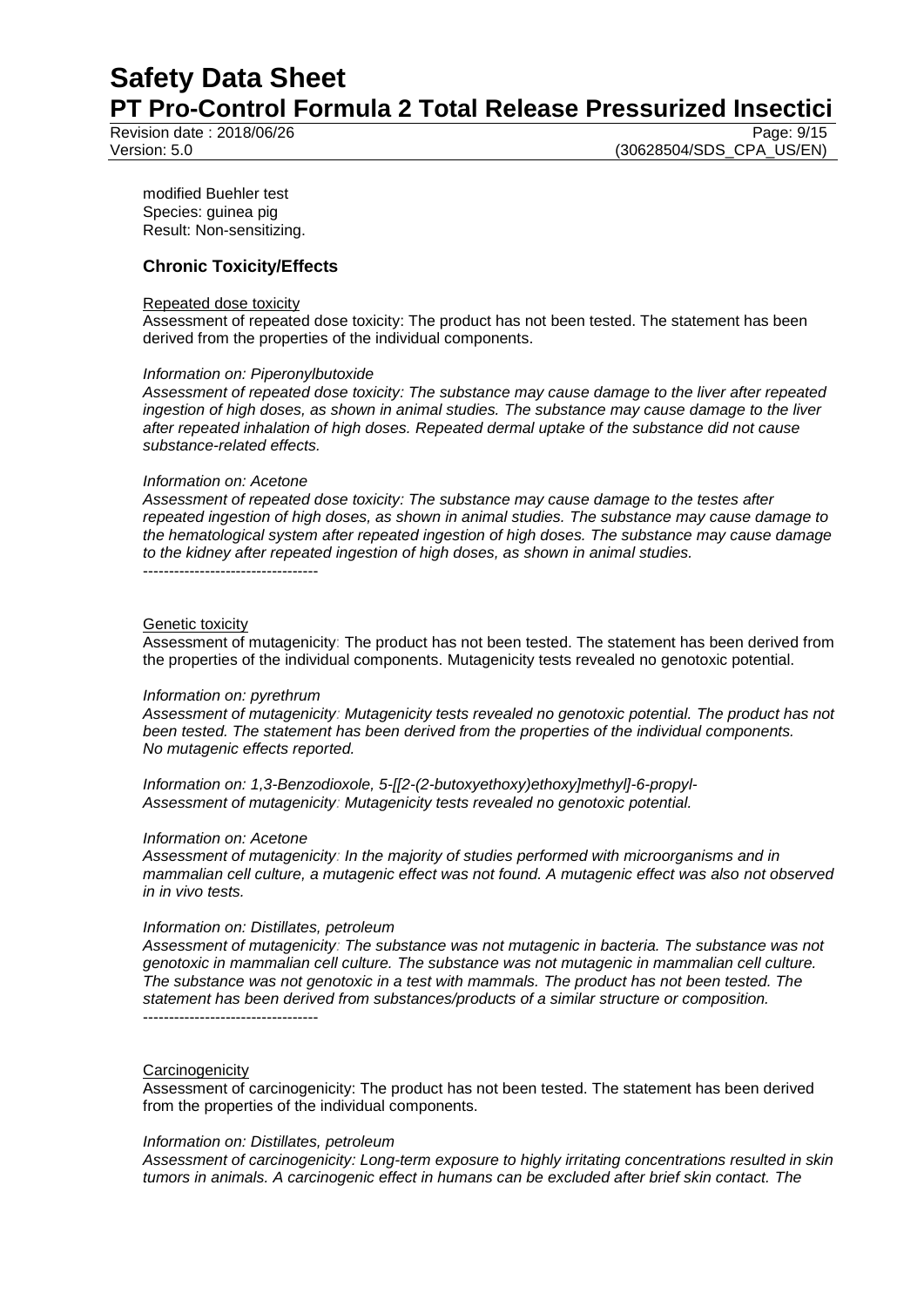Revision date: 2018/06/26

Version: 5.0 (30628504/SDS\_CPA\_US/EN)

*product has not been tested. The statement has been derived from substances/products of a similar structure or composition.*

----------------------------------

Reproductive toxicity

Assessment of reproduction toxicity: The product has not been tested. The statement has been derived from the properties of the individual components.

#### *Information on: Acetone*

*Assessment of reproduction toxicity: As shown in animal studies, the product may cause damage to the testes after repeated high exposures that cause other toxic effects.* ----------------------------------

#### **Teratogenicity**

Assessment of teratogenicity: The product has not been tested. The statement has been derived from the properties of the individual components. Animal studies gave no indication of a developmental toxic effect at doses that were not toxic to the parental animals.

#### *Information on: pyrethrum*

*Assessment of teratogenicity: No indications of a developmental toxic / teratogenic effect were seen in animal studies.*

*Information on: 1,3-Benzodioxole, 5-[[2-(2-butoxyethoxy)ethoxy]methyl]-6-propyl-Assessment of teratogenicity: No indications of a developmental toxic / teratogenic effect were seen in animal studies.*

*Information on: Acetone Assessment of teratogenicity: In animal studies the substance did not cause malformations.*

#### *Information on: Distillates, petroleum*

*Assessment of teratogenicity: No indications of a developmental toxic / teratogenic effect were seen in animal studies. The product has not been tested. The statement has been derived from substances/products of a similar structure or composition.*

----------------------------------

Other Information Misuse can be harmful to health. Has a degreasing effect on skin.

#### **Symptoms of Exposure**

The most important known symptoms and effects are described in the labelling (see section 2) and/or in section 11., Further important symptoms and effects are so far not known.

## **12. Ecological Information**

#### **Toxicity**

Aquatic toxicity Assessment of aquatic toxicity: Very toxic to aquatic life with long lasting effects. The product has not been tested. The statement has been derived from the properties of the individual components.

**Toxicity to fish**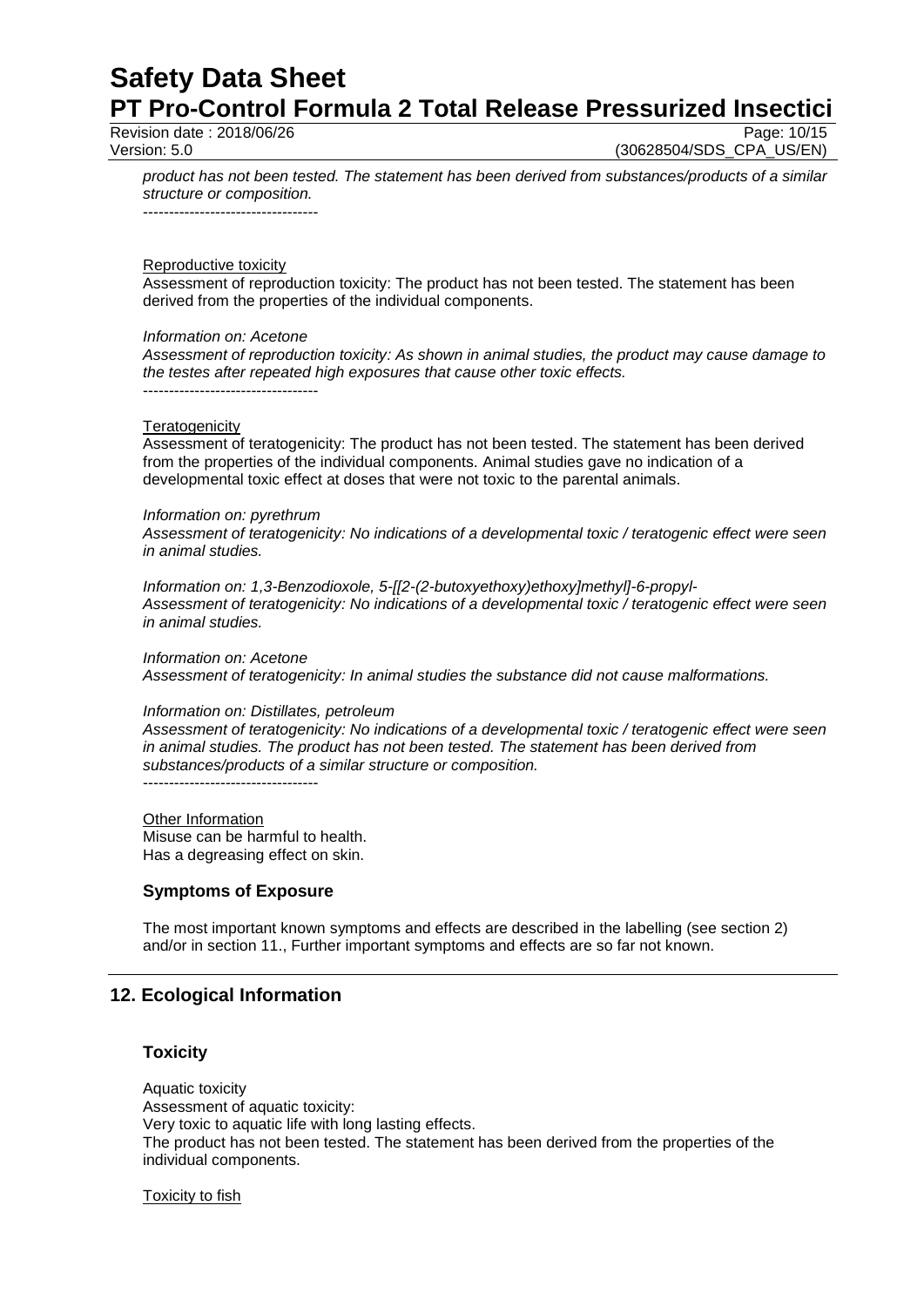# **Safety Data Sheet**

**PT Pro-Control Formula 2 Total Release Pressurized Insectici**

Revision date : 2018/06/26 Page: 11/15

Version: 5.0 (30628504/SDS\_CPA\_US/EN)

*Information on: piperonyl butoxide LC50 1.9 mg/l, Oncorhynchus mykiss*

*Information on: pyrethrum LC50 (96 h) 0.0052 mg/l, Oncorhynchus mykiss (static) LC50 (96 h) 0.01 mg/l, Lepomis macrochirus* ----------------------------------

Aquatic invertebrates

*Information on: piperonyl butoxide EC50 0.49 mg/l, Mysidopsis bahia*

*Information on: pyrethrum EC50 (48 h) 0.012 mg/l, Daphnia magna EC50 (48 h) 0.0014 mg/l, Mysidopsis bahia* ----------------------------------

#### Aquatic plants

*Information on: piperonyl butoxide EC50 14.9 mg/l, Chlorella fusca*

*Information on: pyrethrum* No toxic effects occur within the range of solubility. ----------------------------------

#### Chronic toxicity to fish

*Information on: piperonyl butoxide*

*Information on: pyrethrum No observed effect concentration 0.0019 mg/l, Pimephales promelas* ----------------------------------

Chronic toxicity to aquatic invertebrates

*Information on: piperonyl butoxide No observed effect concentration 0.03 mg/l, Daphnia magna*

*Information on: pyrethrum No observed effect concentration (28 d) 0.00086 mg/l, Daphnia magna* ----------------------------------

# **Persistence and degradability**

Assessment biodegradation and elimination (H2O) The product has not been tested. The statement has been derived from the properties of the individual components.

Assessment biodegradation and elimination (H2O)

*Information on: piperonyl butoxide*

*The product can be degraded abiotically, e.g. chemical or photolytic processes.*

*Information on: pyrethrum*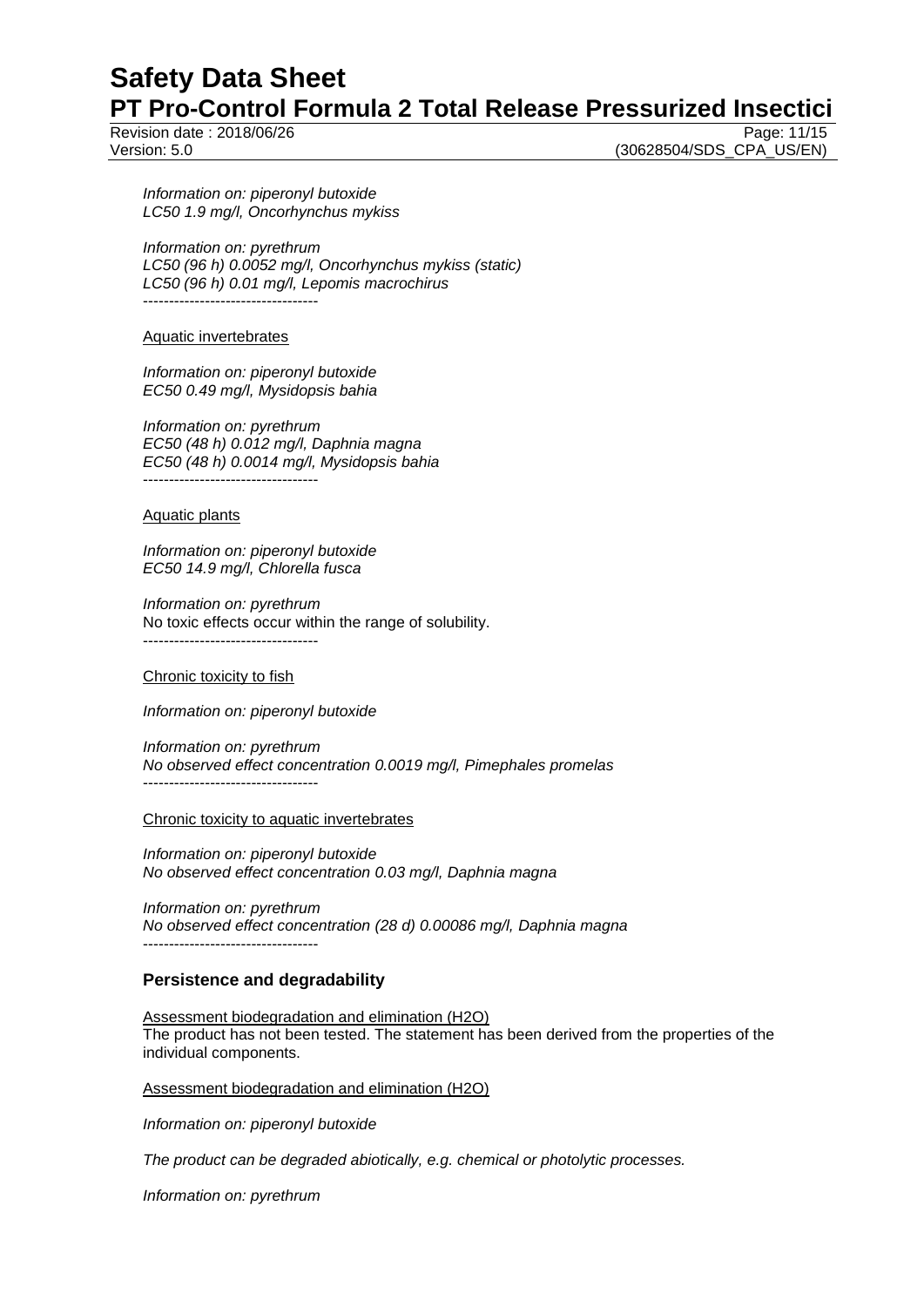# **Safety Data Sheet PT Pro-Control Formula 2 Total Release Pressurized Insectici**

Revision date : 2018/06/26 Page: 12/15

Version: 5.0 (30628504/SDS\_CPA\_US/EN)

*Not readily biodegradable (by OECD criteria).* ----------------------------------

### **Bioaccumulative potential**

Assessment bioaccumulation potential

The product has not been tested. The statement has been derived from the properties of the individual components.

Bioaccumulation potential

*Information on: pyrethrum*

----------------------------------

*Bioconcentration factor: 471 Accumulation in organisms is not to be expected.*

*Information on: Piperonylbutoxide*

*Bioconcentration factor: 91 - 380 (28 d), Lepomis macrochirus (OECD Guideline 305 E)*

#### **Mobility in soil**

Assessment transport between environmental compartments The product has not been tested. The statement has been derived from the properties of the individual components.

*Information on: Piperonylbutoxide*

*Adsorption to solid soil phase is not expected.*

*Information on: pyrethrum*

*Following exposure to soil, adsorption to solid soil particles is probable, therefore contamination of groundwater is not expected.* ----------------------------------

**Additional information**

Other ecotoxicological advice: Do not discharge product into the environment without control.

## **13. Disposal considerations**

#### **Waste disposal of substance:**

Pesticide wastes are regulated. If pesticide wastes cannot be disposed of according to label instructions, contact the State Pesticide or Environmental Control Agency or the Hazardous Waste representative at the nearest EPA Regional Office for guidance.

#### **Container disposal:**

Do not cut, puncture, crush, or incinerate empty aerosol containers. Consult state or local disposal authorities for approved alternative procedures such as container recycling. Empty aerosol cans may meet the definition of RCRA D003. Consult local and/or regional EPA for further guidance.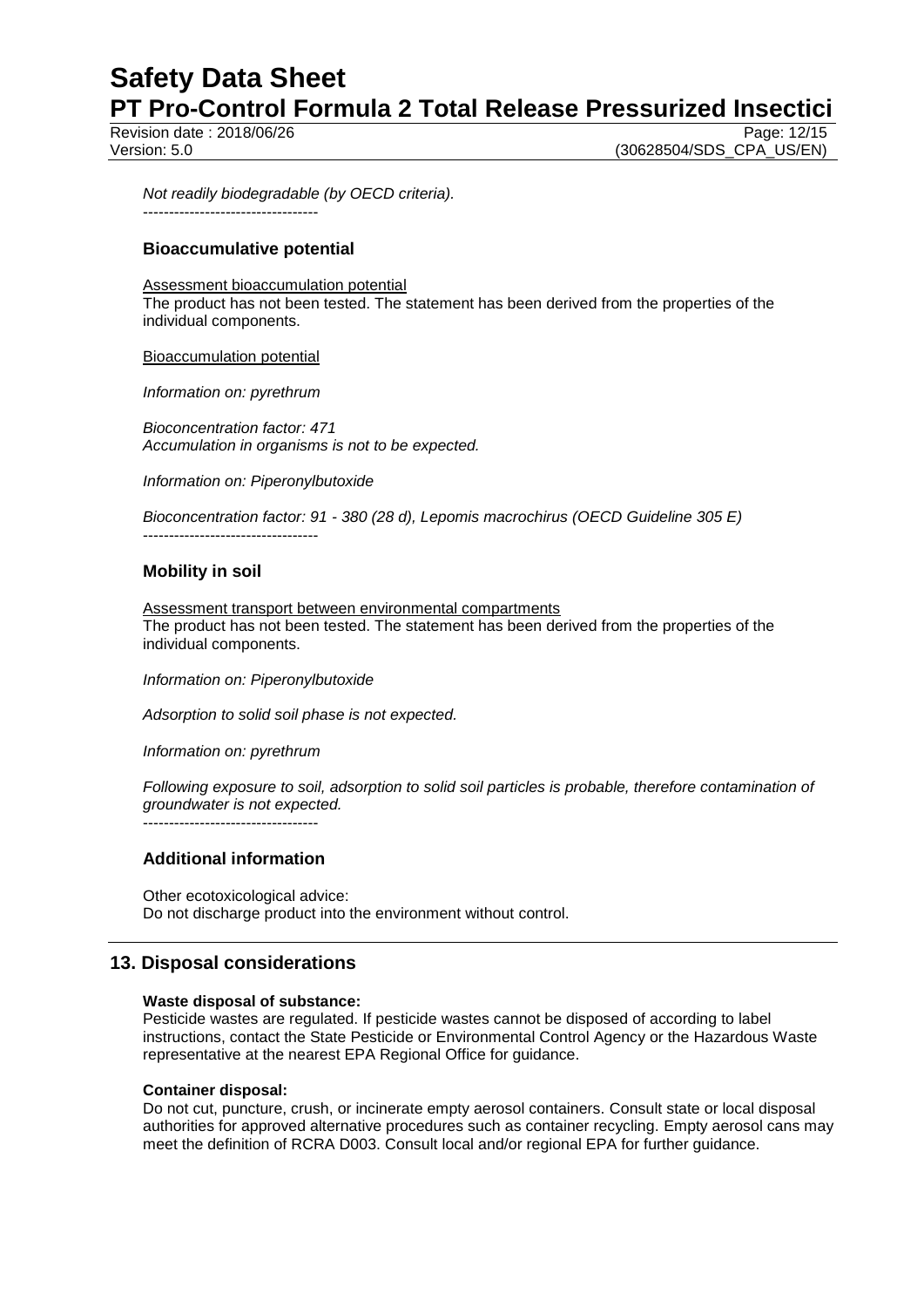# **Safety Data Sheet**

**PT Pro-Control Formula 2 Total Release Pressurized Insectici**<br>Revision date : 2018/06/26

Revision date : 2018/06/26<br>Version: 5.0

(30628504/SDS\_CPA\_US/EN)

### **14. Transport Information**

#### **Land transport** USDOT

| Hazard class:         | 21                                       |
|-----------------------|------------------------------------------|
| ID number:            | UN 1950                                  |
| Hazard label:         | 2.1. EHSM                                |
| Proper shipping name: | <b>AEROSOLS (contains DIMETHYLETHER)</b> |

#### **Sea transport** IMDG

| Hazard class:         | 21                                  |
|-----------------------|-------------------------------------|
| ID number:            | UN 1950                             |
| Hazard label:         | 2.1. EHSM                           |
| Marine pollutant:     | YES.                                |
| Proper shipping name: | AEROSOLS (contains DIMETHYLETHER,   |
|                       | ACETONE/DIMETHYLKETONE, PYRETHRINS) |

# **Air transport**

IATA/ICAO

| Hazard class:         | 21                  |
|-----------------------|---------------------|
| ID number:            | UN 1950             |
| Hazard label:         | 21                  |
| Proper shipping name: | AEROSOLS, FLAMMABLE |

#### **Further information**

DOT: This product may be classified as ORM-D (Consumer Commodity) or Limited Quantity. After 12/31/2020, ORM-D will not apply.

# **15. Regulatory Information**

#### **Federal Regulations**

#### **Registration status:**

Chemical TSCA, US blocked / not listed

Crop Protection TSCA, US released / exempt

**EPCRA 311/312 (Hazard categories):** Refer to SDS section 2 for GHS hazard classes applicable for this product.

#### **State regulations**

| <b>State RTK</b> | <b>CAS Number</b> | <b>Chemical name</b>   |
|------------------|-------------------|------------------------|
| <b>PA</b>        | 67-64-1           | Acetone                |
|                  | 115-10-6          | dimethyl ether         |
|                  | 64742-47-8        | Distillates, petroleum |
| МA               | 67-64-1           | Acetone                |
|                  | 115-10-6          | dimethyl ether         |
|                  | 64742-47-8        | Distillates, petroleum |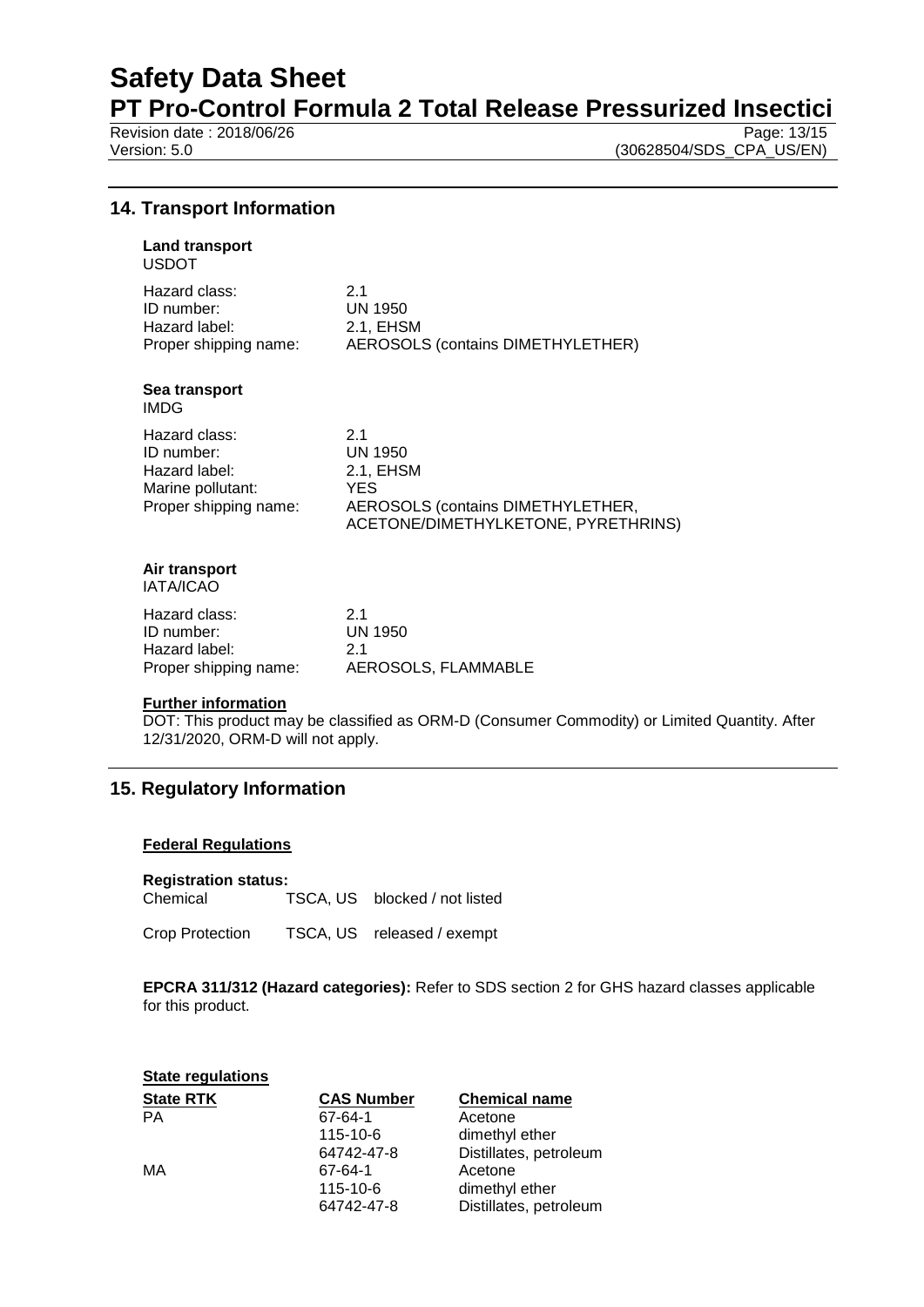# **Safety Data Sheet PT Pro-Control Formula 2 Total Release Pressurized Insectici**

Revision date : 2018/06/26 Page: 14/15<br>Version: 5.0 (30628504/SDS CPA US/EN) (30628504/SDS\_CPA\_US/EN)

| טוטוטוע                   |         |                                                |                                                                          |
|---------------------------|---------|------------------------------------------------|--------------------------------------------------------------------------|
| NJ                        |         | 67-64-1<br>115-10-6<br>64742-47-8<br>$51-03-6$ | Acetone<br>dimethyl ether<br>Distillates, petroleum<br>Piperonylbutoxide |
| <b>NFPA Hazard codes:</b> |         |                                                |                                                                          |
| Health: 1                 | Fire: 3 | Reactivity: 1                                  | Special:                                                                 |

# **Labeling requirements under FIFRA**

This chemical is a pesticide product registered by the Environmental Protection Agency and is subject to certain labeling requirements under federal pesticide law. These requirements differ from the classification criteria and hazard information required for safety data sheets, and workplace labels of non-pesticide chemicals. Following is the hazard information as required on the pesticide label.

CAUTION: KEEP OUT OF REACH OF CHILDREN. KEEP OUT OF REACH OF DOMESTIC ANIMALS. HARMFUL IF SWALLOWED. HARMFUL IF ABSORBED THROUGH SKIN. May cause moderate but temporary irritation to the eyes. Avoid contact with the skin, eyes and clothing. Wash thoroughly after handling. Flammable Liquid

Aerosol container contains flammable gas under pressure.

## **16. Other Information**

#### **SDS Prepared by:**

BASF NA Product Regulations SDS Prepared on: 2018/06/26

We support worldwide Responsible Care® initiatives. We value the health and safety of our employees, customers, suppliers and neighbors, and the protection of the environment. Our commitment to Responsible Care is integral to conducting our business and operating our facilities in a safe and environmentally responsible fashion, supporting our customers and suppliers in ensuring the safe and environmentally sound handling of our products, and minimizing the impact of our operations on society and the environment during production, storage, transport, use and disposal of our products.

IMPORTANT: WHILE THE DESCRIPTIONS, DESIGNS, DATA AND INFORMATION CONTAINED HEREIN ARE PRESENTED IN GOOD FAITH AND BELIEVED TO BE ACCURATE , IT IS PROVIDED FOR YOUR GUIDANCE ONLY. BECAUSE MANY FACTORS MAY AFFECT PROCESSING OR APPLICATION/USE, WE RECOMMEND THAT YOU MAKE TESTS TO DETERMINE THE SUITABILITY OF A PRODUCT FOR YOUR PARTICULAR PURPOSE PRIOR TO USE. NO WARRANTIES OF ANY KIND, EITHER EXPRESSED OR IMPLIED, INCLUDING WARRANTIES OF MERCHANTABILITY OR FITNESS FOR A PARTICULAR PURPOSE, ARE MADE REGARDING PRODUCTS DESCRIBED OR DESIGNS, DATA OR INFORMATION SET FORTH, OR THAT THE PRODUCTS, DESIGNS, DATA OR INFORMATION MAY BE USED WITHOUT INFRINGING THE INTELLECTUAL PROPERTY RIGHTS OF OTHERS. IN NO CASE SHALL THE DESCRIPTIONS, INFORMATION, DATA OR DESIGNS PROVIDED BE CONSIDERED A PART OF OUR TERMS AND CONDITIONS OF SALE. FURTHER, YOU EXPRESSLY UNDERSTAND AND AGREE THAT THE DESCRIPTIONS, DESIGNS, DATA, AND INFORMATION